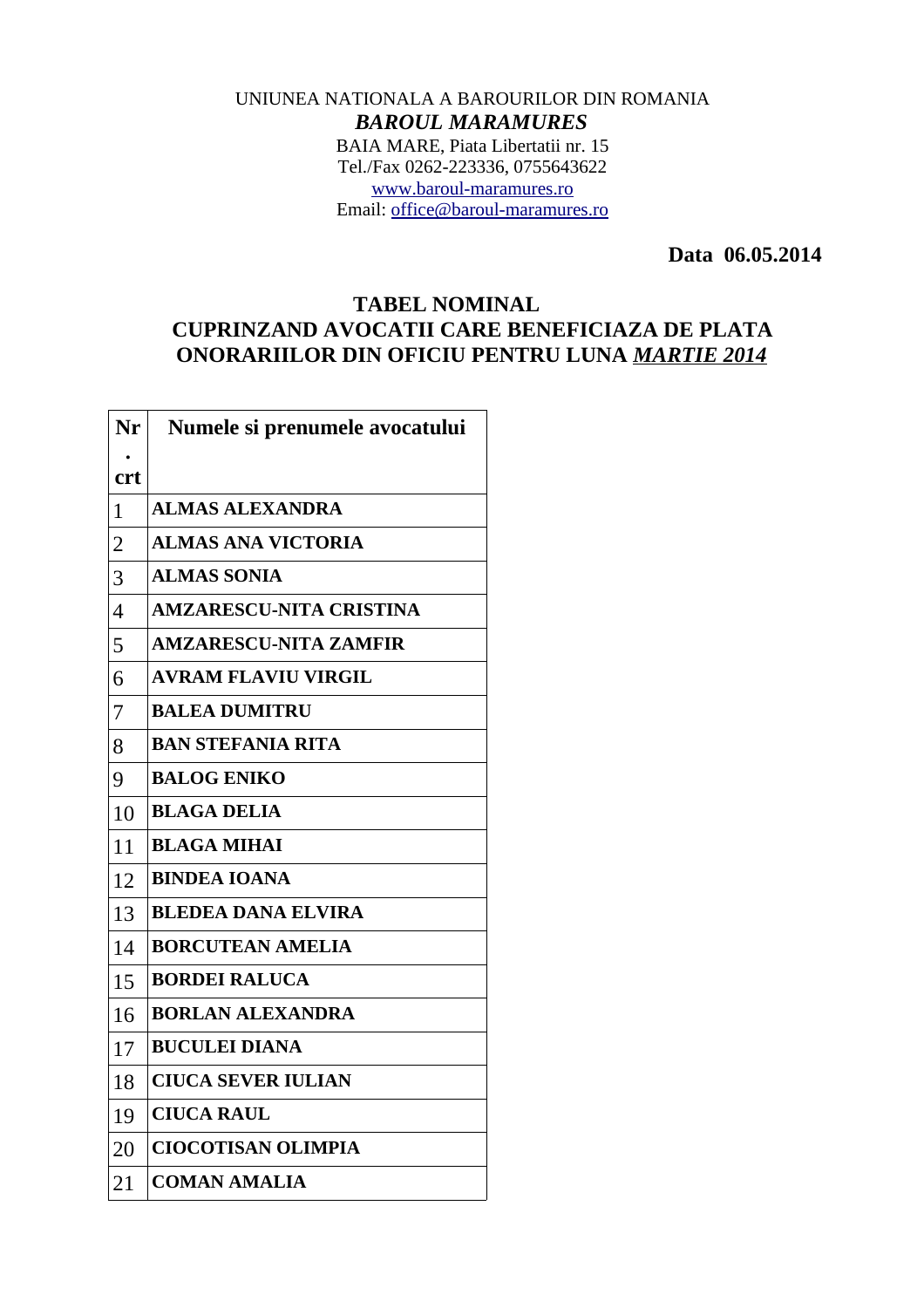| 22 | <b>COTUTIU CRISTINA</b>         |
|----|---------------------------------|
| 23 | <b>DAN SORINA</b>               |
| 24 | <b>DEAC MARIA RALUCA</b>        |
| 25 | <b>DENES MARIA ANASTASIA</b>    |
| 26 | <b>DRAGOMIR IULIANA</b>         |
| 27 | <b>DOMSA ANGELICA</b>           |
| 28 | <b>FARCAS CLAUDIA</b>           |
| 29 | <b>GIURGIU ADRIAN</b>           |
| 30 | <b>GIURGIU LIANA</b>            |
| 31 | <b>GORON ANAMARIA</b>           |
| 32 | <b>HORGOS RAZVAN</b>            |
| 33 | <b>IACOB DIANA</b>              |
| 34 | <b>IANCULUI FLORIN</b>          |
| 35 | <b>ILUTI ALINA</b>              |
| 36 | <b>INDRE TIMEA</b>              |
| 37 | <b>LEONTE CORNELIA</b>          |
| 38 | <b>LIBOTEAN IONELA</b>          |
| 39 | <b>LUPSE MARINELA</b>           |
| 40 | <b>MARIS ALEXANDRA</b>          |
| 41 | <b>MAROZSAN RALUCA</b>          |
| 42 | <b>MESAROS TOMOIAGA ANDREEA</b> |
| 43 | <b>MIC SINZIANA-LUIZA</b>       |
| 44 | <b>MIHALCA DELIA</b>            |
| 45 | <b>MOLDOVAN RODICA</b>          |
| 46 | <b>MOTOC ANDRADA</b>            |
| 47 | <b>NEGULESCU SIMINA</b>         |
| 48 | <b>ONA DANA</b>                 |
| 49 | <b>OLAR IULIA</b>               |
| 50 | <b>PETRAN MANUELA</b>           |
| 51 | PETROVAN VERONICA CRISTINA      |
| 52 | Pietraru Dana                   |
| 53 | <b>POPAN CATALIN</b>            |
| 54 | Pop Anca                        |